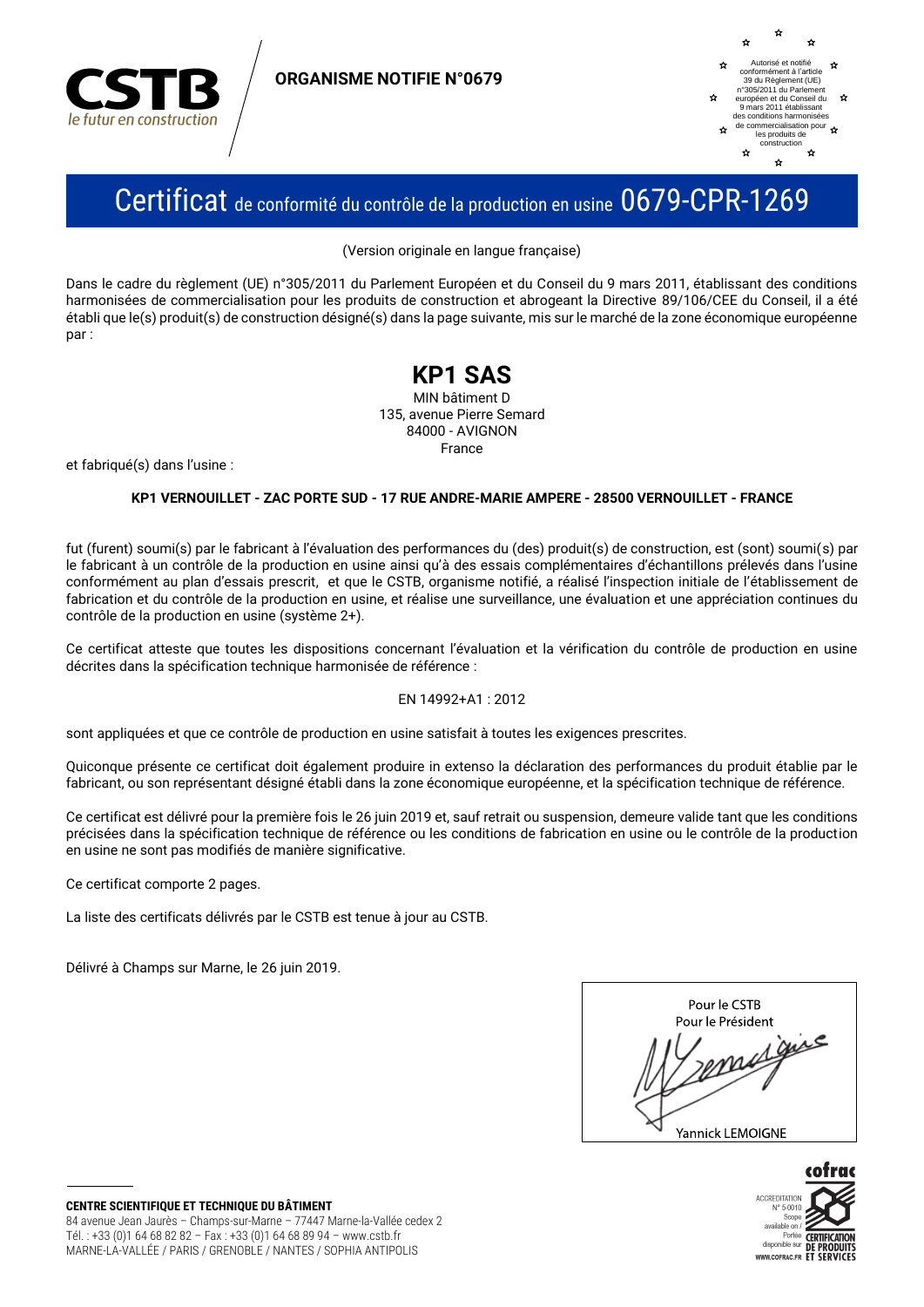

**ORGANISME NOTIFIE N°0679** 



Certificat de conformité du contrôle de la production en usine 0679-CPR-1269

### **ELEMENTS DE MUR**

Catégorie d'utilisation :

| Type d'Elément de mur | Méthode(s) de détermination des performances<br>relatives aux caractéristiques essentielles<br>« résistance mécanique et stabilité » et<br>« résistance au feu » | Béton armé (BA) ou béton<br>précontraint (BP) |
|-----------------------|------------------------------------------------------------------------------------------------------------------------------------------------------------------|-----------------------------------------------|
| Murs composites       |                                                                                                                                                                  | BA                                            |
| Murs sandwiches       |                                                                                                                                                                  | BA                                            |

**CENTRE SCIENTIFIQUE ET TECHNIQUE DU BÂTIMENT** 84 avenue Jean Jaurès - Champs-sur-Marne - 77447 Marne-la-Vallée cedex 2 Tél.: +33 (0)1 64 68 82 82 - Fax: +33 (0)1 64 68 89 94 - www.cstb.fr MARNE-LA-VALLÉE / PARIS / GRENOBLE / NANTES / SOPHIA ANTIPOLIS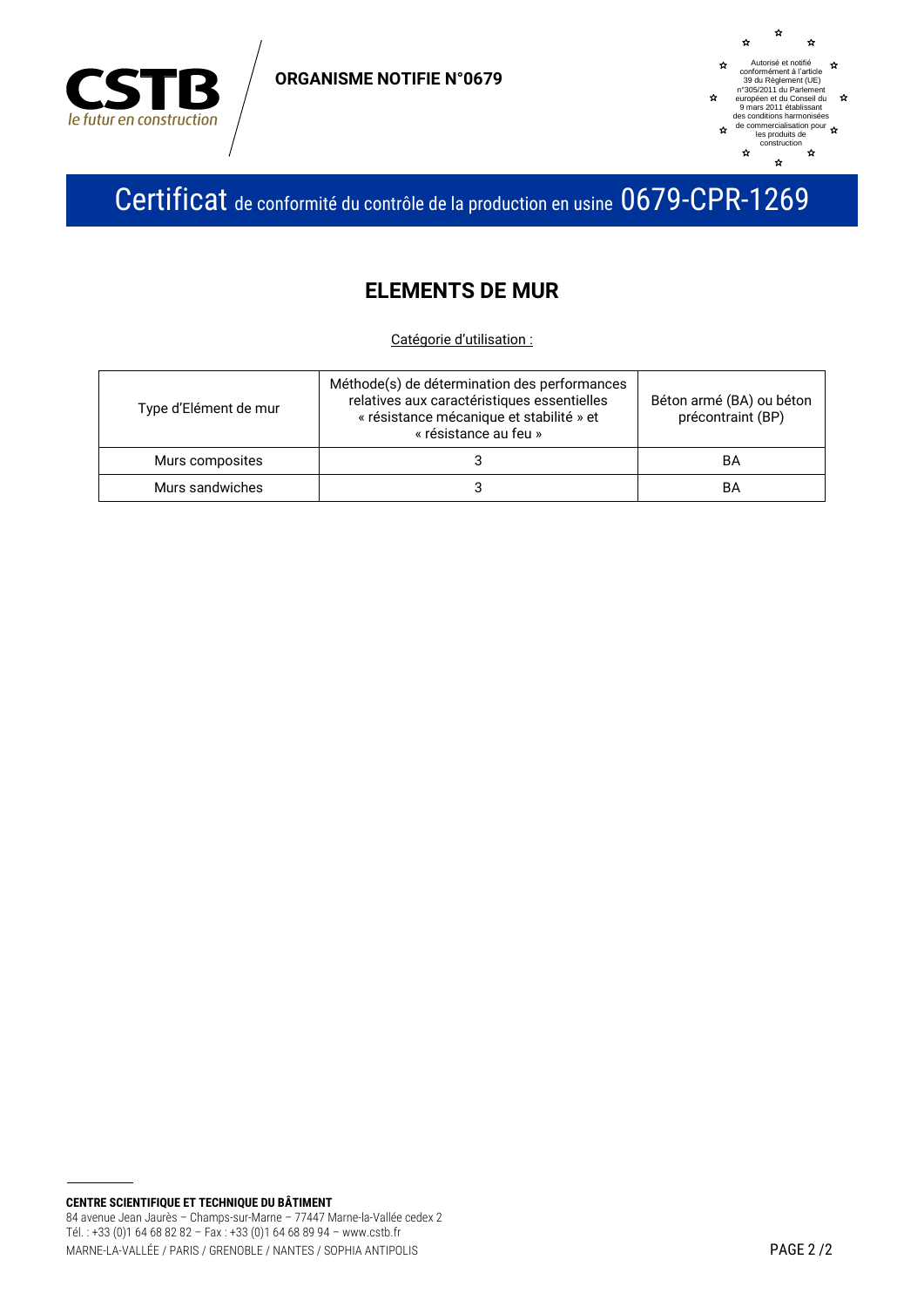

**NOTIFIED BODY N°0679**



## Certificate of conformity of the factory production control 0679-CPR-1269

(English translation, the original version is in French)

In compliance with the Regulation (EU) No 305/2011 of the European Parliament and of the Council of 9 March 2011 laying down harmonised conditions for the marketing of construction products and repealing Council Directive 89/106/EEC, it has been stated that the construction products indicated in the following page, placed on the European economic area market by:



and produced in the factory:

#### **KP1 VERNOUILLET - ZAC PORTE SUD - 17 RUE ANDRE-MARIE AMPERE - 28500 VERNOUILLET - FRANCE**

was (were) submitted by the manufacturer to the assessment of the performance of the construction product(s), is (are) submitted by the manufacturer to a factory production control and to the further testing of samples taken at the factory in accordance with a prescribed test plan, and that the notified body – CSTB – has performed the initial inspection of the manufacturing plant and of the factory production control and performs the continuing surveillance, assessment and evaluation of the factory production control (system 2+).

This certificate attests to that all provisions concerning the assessment and evaluation of factory production control described in the harmonized reference technical specification:

#### EN 14992+A1 : 2012

are applied and that this factory production control fulfills all the prescribed requirements.

This certificate can only be used in conjunction with the declaration of performance of the product written by the manufacturer or his authorised representative established in the European economic area and with the technical specification in reference.

This certificate is first issued on 26 June 2019 and, except for withdrawal or suspension, remains valid as long as the conditions laid down in the corresponding technical specification in reference or the manufacturing conditions in the factory or the factory production control itself are not modified significantly.

This certificat comprises 2 pages.

.

The list of certificates issued by CSTB is kept up-to-date by the CSTB.

Issued in Champs sur Marne, on 26 June 2019

| For CSTB                   |
|----------------------------|
| On behalf of the President |
| ℯ                          |
| Yannick LEMOIGNE           |



**CENTRE SCIENTIFIQUE ET TECHNIQUE DU BÂTIMENT** 84 avenue Jean Jaurès – Champs-sur-Marne – 77447 Marne-la-Vallée cedex 2 Tél. : +33 (0)1 64 68 82 82 – Fax : +33 (0)1 64 68 89 94 – www.cstb.fr MARNE-LA-VALLÉE / PARIS / GRENOBLE / NANTES / SOPHIA ANTIPOLIS